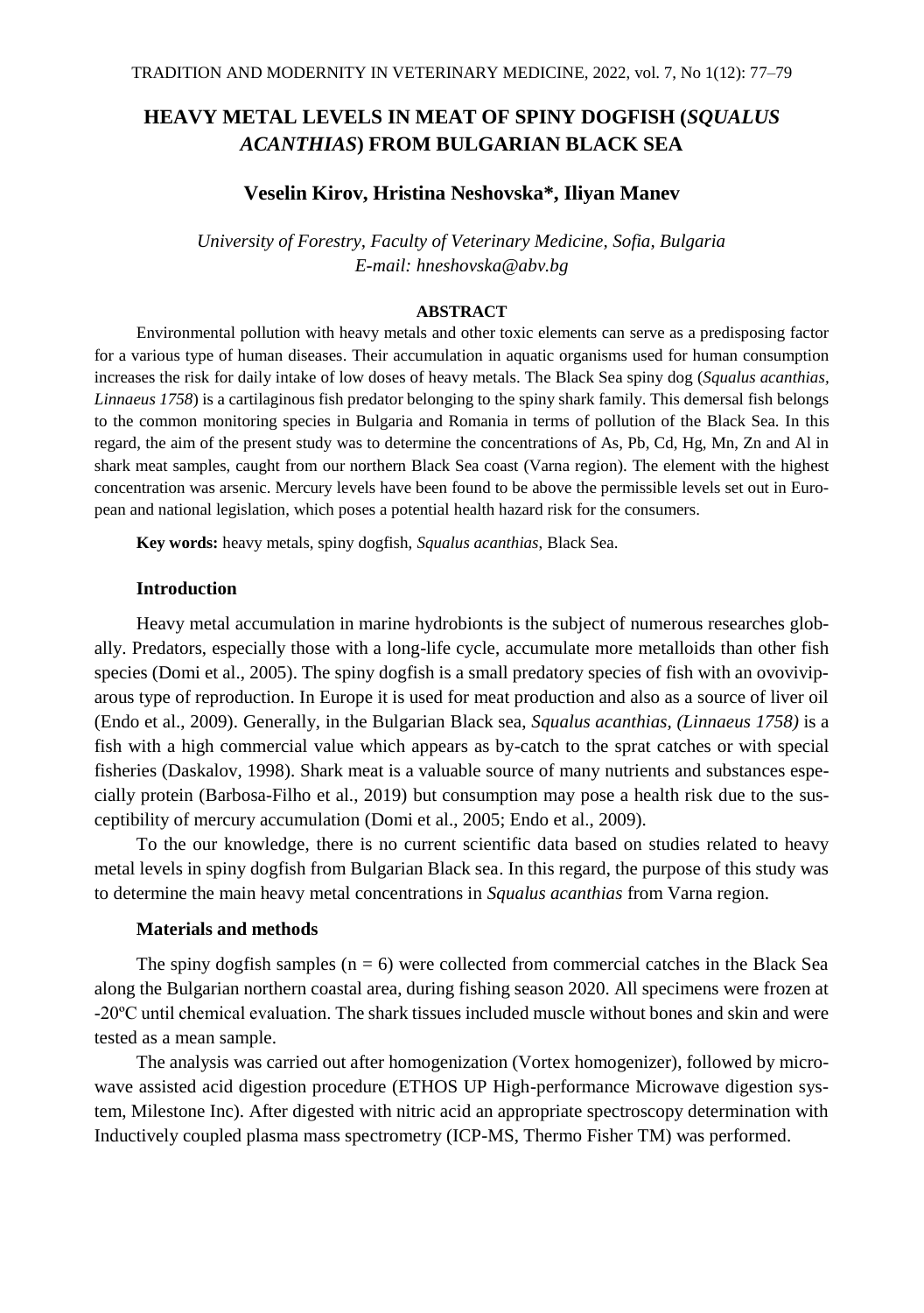### **Results and Discussion**

Heavy metals bioaccumulate in various organ systems, which poses a risk to the health of living organisms (Arnaudova et al. 2011). Determination of their concentration is one of the significant food safety criteria (Kim et al., 2019). To confirm the safety of spiny dogfish meat our data were compared with maximum permission levels laid down in Bulgarian and European legislation. The results for metal concentration in muscle of spine dog fish are shown in Table 1.

| Element         | Unit  | Varna region    | <b>Permissible values</b> |
|-----------------|-------|-----------------|---------------------------|
| As $(X\pm SD)$  | mg/kg | $5.28 \pm 0.53$ | ۰                         |
| $Pb(X\pm SD)$   | mg/kg | $< 0.05*$       | 0.30                      |
| $Cd(X\pm SD)$   | mg/kg | $< 0.05*$       | 0.05                      |
| $Hg(X\pm SD)$   | mg/kg | $1.36 \pm 0.14$ | 0.50                      |
| $Mn (X \pm SD)$ | mg/kg | $0.12 \pm 0.01$ | ۰                         |
| $Zn(X\pm SD)$   | mg/kg | $1.19 \pm 0.01$ | ۰                         |
| Al $(X\pm SD)$  | mg/kg | $< 10.0*$       | ۰.                        |
|                 |       |                 |                           |

**Table 1: Heavy metal concentrations (mg/kg wet weight) in muscle of spiny dogfish (***Squalus acanthias***) from Bulgarian Black Sea coast**

*\*Method detection limits; \*\* p < 0.05*

Arsenic (As) is a metalloid, widely distributed in aquatic ecosystems and it is an important ecological pollutant which poses a risk for human health. High concentrations of arsenic in the environment are a consequence of anthropogenic activity (Kumari et al., 2016). Arsenic (5.28  $\pm$  0.53 mg/kg) was the second element with highest concentration after aluminium. It could be difficult to interpret the obtained data for aluminium and arsenic because the legislation did not specify reference values for these metalloids.

Zinc and manganese are important trace elements in human nutrition but their high concentrations can induce health issues (Medeiros et al., 2012). Available literature data related to the concentration of heavy metals in predator fish catching from the Black Sea showed that the element with the highest values was zinc with the following values range  $(29.48 - 35.33 \text{ mg/kg})$  (Tuzen, 2009; Bat et al., 2012). The current results for zinc  $(1.19 \pm 0.01 \text{ mg/kg})$  in spiny dogfish meat were inconsistent with data from similar studies.

Cadmium, lead, and mercury are chemical elements belonging to the group non-physiological elements (Stancheva et al., 2014; Fazio et al., 2020). Heavy metals accumulation of cadmium, lead and mercury in hydrobionts which are part of the food chain can be particularly dangerous (Bat et al., 2017). Cadmium and lead levels (table 1) were well within the limits set by the recommendations of European Community (No 1881/2006).

Mercury is highly toxic heavy metal, with coal and pesticide origin which causes destruction of nerves, brain, kidneys and death in cases of intoxication (Nisbet et al., 2010, Stancheva et al., 2013). According European Community (No 1881/2006), the maximum mercury level permitted for sea fish is 0.5 mg/kg w.w. In this study Hg level is 2.72 times higher than permissible values. High levels of mercury in shark tissues are due to the fact that predator fish species are at the top of the trophic chain in seas and oceans (Lopez at al., 2013).

### **Conclusion**

Тhe present study has demonstrated that metal levels in *Squalus acanthias* from Bulgarian Black Sea coast do not have inordinately high levels in the muscle tissue. However the concentration